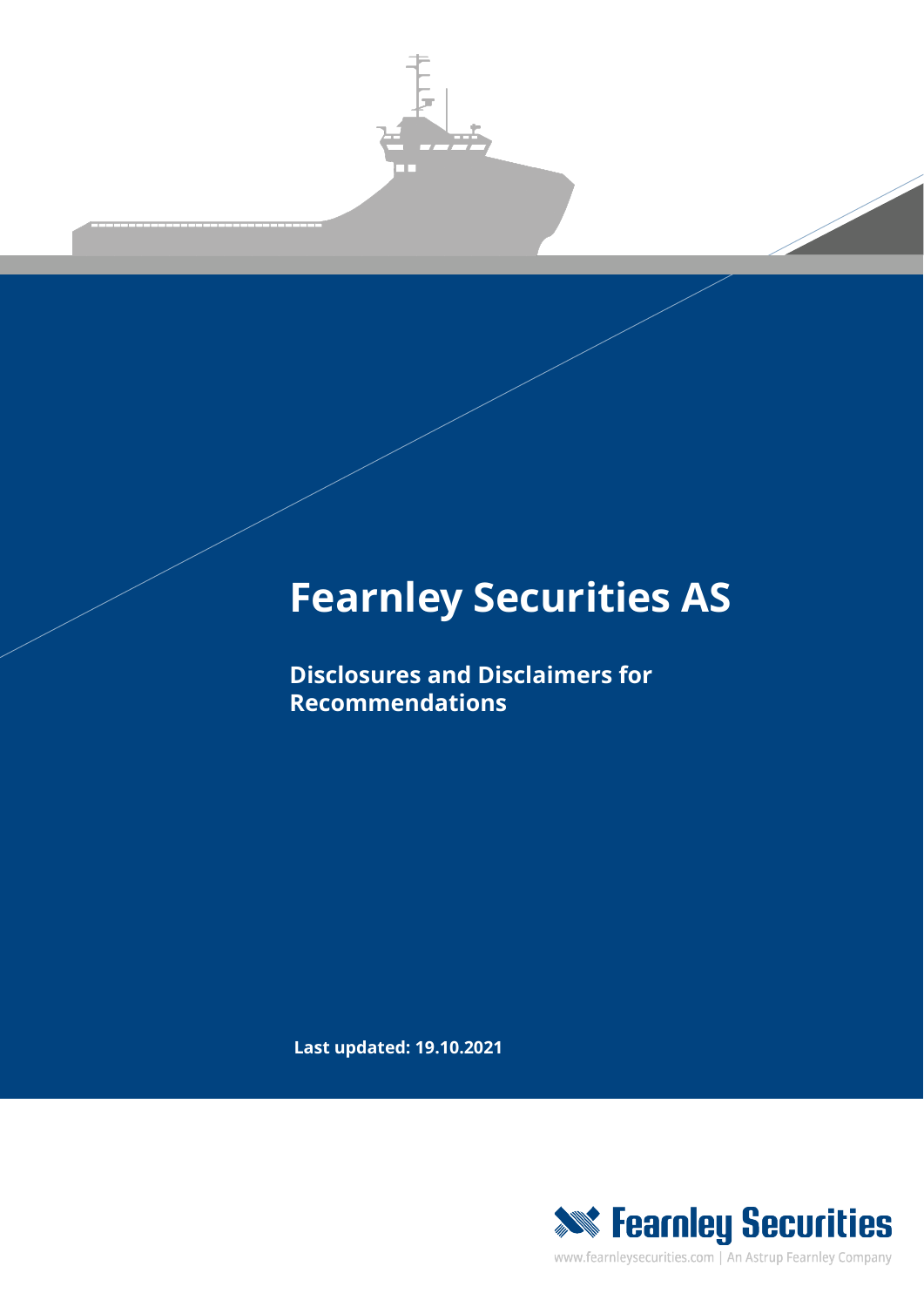

# **Disclaimer**

## *DISCLOSURES AND DISCLAIMERS FOR RECOMMENDATIONS (EQUITY AND FIXED INCOME)*

#### **Issued by Fearnley Securities on October 19, 2021**

#### **1. Introduction**

This document provides additional disclosures and disclaimers relevant to research reports and other investment recommendations ("Recommendations") issued by Fearnley Securities AS, a wholly owned subsidiary of Astrup Fearnley AS (together with its affiliates and related parties, "Fearnley"), cf. the Securities Trading Act Section 2-10 with further regulations.

Fearnley Securities AS complies with the standards for Recommendations issued by The Norwegian Securities Dealers Association and the Norwegian Society of Financial Analysts. Fearnley Securities AS is registered in the Norwegian registry of business enterprises under registration no. 945 757 647 and is licensed and supervised by The Financial Supervisory Authority of Norway.

Matters relating to Recommendations shall be governed by the laws of Norway and be subject to the exclusive jurisdiction of Norwegian courts. The terms of use and disclaimers set forth herein are - by reference in the Recommendation – deemed to be acknowledged and accepted by any person receiving the Recommendation.

## **2. Equity Recommendations**

#### **Basis and Methods for Assessment**

Recommendations regarding shares and share related instruments ("Equities") are based on price targets fixed with different valuation methods that may include analysis of earnings multiples (absolute and relative), valuation of a company using DCF (discounted cash flow) calculations and by carrying out net asset value (NAV) assessments. Price targets are changed when earnings and cash flow forecasts are changed. They may also be changed when the underlying value of the assets of the issuer that is the subject of the Recommendation (the "Recommendation Subject") changes or when factors impacting the required rate of return change. Unless otherwise stated, our recommendations have a twelve-month horizon.

#### **Definitions of Key Terms**

Buy: When price target is more than 15 % above market price.

Hold: When target price is within -15% - +15 % and/or if we do not see a compelling case in the share.

Sell: When target price is 15 % or more below market price.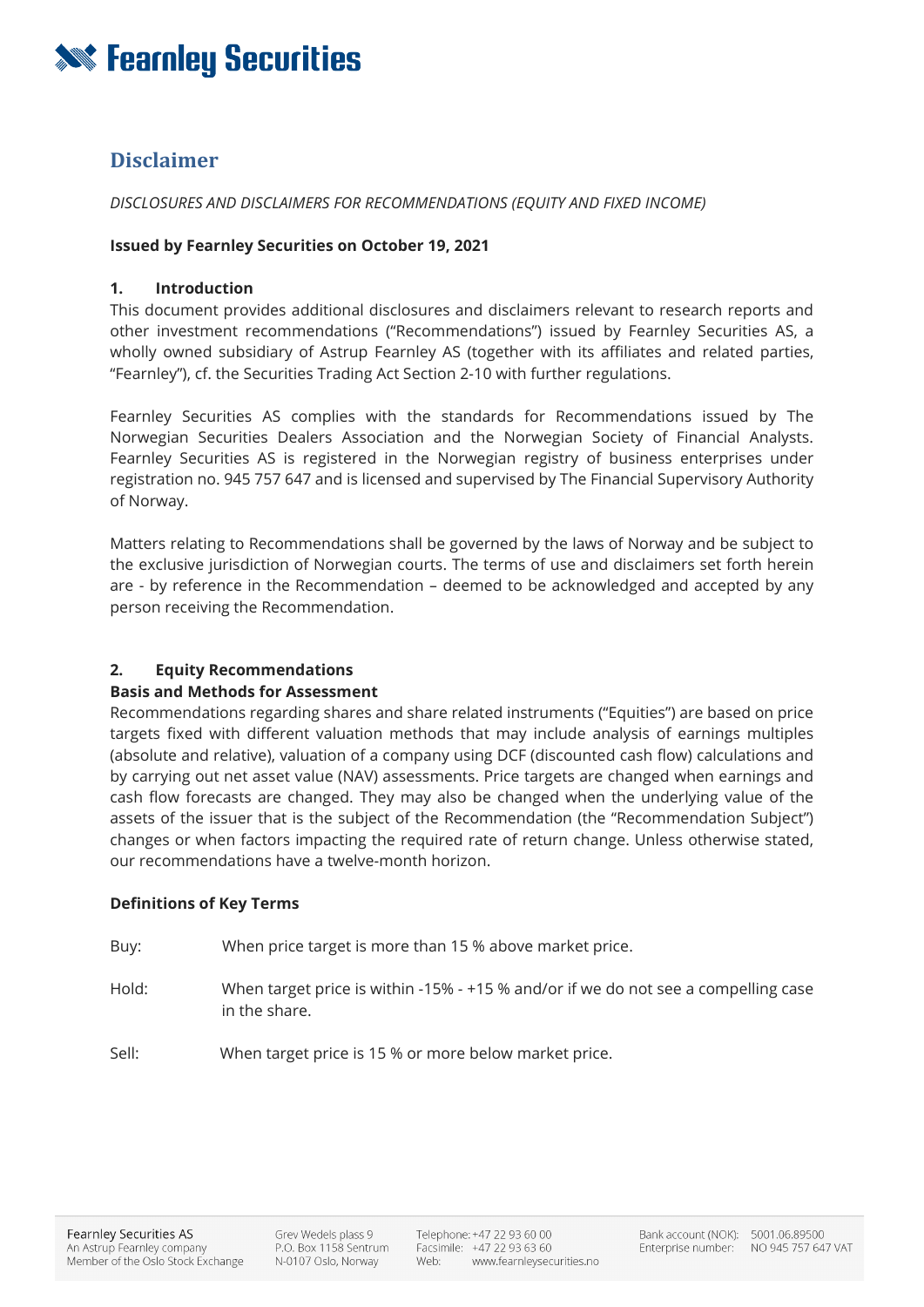# **Sourities**

## **Equity recommendations prior to 8 July 2019**

| Buy:        | When price target is more than 15 % above market price. |
|-------------|---------------------------------------------------------|
| Accumulate: | When target price is within 5-15 % above market price.  |
| Reduce:     | When target price is +5 % to -15 % below market price.  |
| Sell:       | When target price is 15 % or more below market price.   |

#### **Risks**

There is an element of risk attached to all investments in financial instruments. There may be uncertainties with respect to the accurateness and reliability of any information, interpretation and assessment. There are uncertainties and risks attached to the correctness of any Recommendation and with respect to forward looking statements and expectations.

| High risk:   | beta above           | 1.2         |
|--------------|----------------------|-------------|
| Medium risk: | beta range           | $1.0 - 1.2$ |
| Low risk:    | beta at or less than | 1 N         |

Fearnley Securities AS assesses risk in Recommendations relative to the Oslo Børs Benchmark index (OSEBX). Fearnley Securities AS applies the beta as main risk assessment criterion to its Recommendations. The risk assessment is in addition based on a consideration of the individual company's business and financial risk profile.

Note that equity coverage of Fearnley Securities AS encompasses solely companies within the following sectors: Shipping, Oil services, Seafood, Oil E&P and Renewables. These sectors are cyclical by nature and will over time presumably have a higher volatility than the overall market. Fearnley Securities AS utilizes the Oslo Stock Exchange as a benchmark in its risk assessment given the high concentration of sector participants on that exchange.

## **3. Fixed Income Recommendations**

## **Basis and Methods for Assessment**

Recommendations for bonds and other fixed income instruments are based on assessment of credit risk (the creditworthiness of a particular Recommendation Subject or instrument as of a given date) relative to risk premium (risk premium inherent in yield relative to investment amount).

Fearnley Securities AS mainly analyses fixed income instruments in the high yield segment where the credit risk is regarded as high. This includes rated instruments with ratings below BBB (S&P) or Baa3 (Moody's) (below "investment grade") where Fearnley Securities AS will quote the ratings to the extent these are known to Fearnley Securities AS.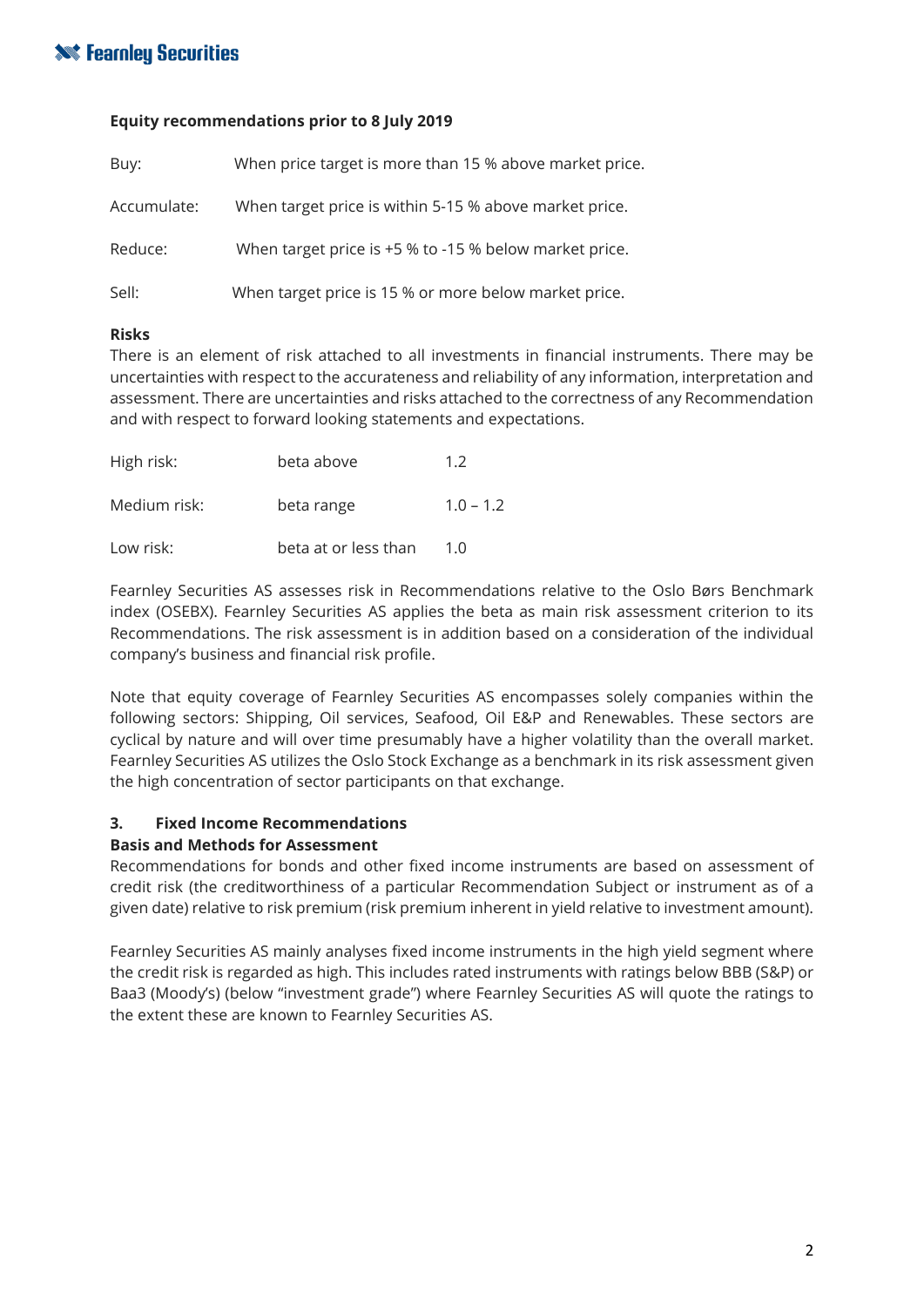# **XXX** Fearnley Securities

#### **Definitions of Key Terms**

| Buy:  | The risk premium is considered as favorable relative to credit risk                                                      |
|-------|--------------------------------------------------------------------------------------------------------------------------|
| Hold: | The risk premium is considered as acceptable relative to credit risk (Prior to April 11,<br>2016, defined as Accumulate) |
| Sell: | The risk premium is considered as not acceptable relative to credit risk (Prior to April<br>11, 2016, defined as Reduce) |

Unless otherwise stated, fixed income Recommendations are valid until maturity of the bonds.

## **4. General Disclosures – All Recommendations**

#### **No Agreement with Recommendation Subjects Concerning Recommendations**

Fearnley has no agreements with Recommendation Subjects with respect to dissemination of Recommendations. Draft Recommendations (other than "pre-deal research reports" in jurisdictions where pre-deal research is permitted) are not provided to, nor reviewed by, the Recommendation Subject in advance of publication. However, in certain circumstances, research analysts may submit factual portions of a draft Recommendation to the Recommendation Subject for fact-checking purposes.

## **Organization and Duty of Confidentiality**

All employees of Fearnley are subject to duty of confidentiality towards clients and with respect to handling inside information. Fearnley has established "Chinese walls" and other organizational procedures to minimize conflicts of interest within Fearnley and between clients.

## **Compensation Schemes for Analysts**

No part of analysts' salaries or compensations relates directly to investment banking services or other services provided by Fearnley to Recommendation Subjects. All analysts in Fearnley Securities AS are, however, part of the general bonus scheme related to the total earnings of Fearnley Securities AS.

## **Updating of Recommendations**

Fearnley Securities AS has no fixed schedule for updating Recommendations unless stated or implied in the Recommendation.

## **Analyst Certification**

The research analyst(s) whose name(s) appear on research reports prepared by Fearnley Securities Research certify that: i) all of the views expressed in the research report accurately reflect their personal views about the subject security or issuer, and ii) no part of the research analyst's compensation was, is or will be directly or indirectly related to the specific recommendations or views expressed by the research analysts in research reports that are prepared by Fearnley Securities.

## **5. General Disclaimer of Liability**

Recommendations are distributed by Fearnley Securities AS as a free informational service to clients, and do not constitute any form of investment advice, whether as defined in the Norwegian Securities Trading Act Section 2-4 (1) or otherwise.

Opinions expressed in each Recommendation reflect the author's judgment at the original time of publication, without regard to the date on which you may receive such information, and are subject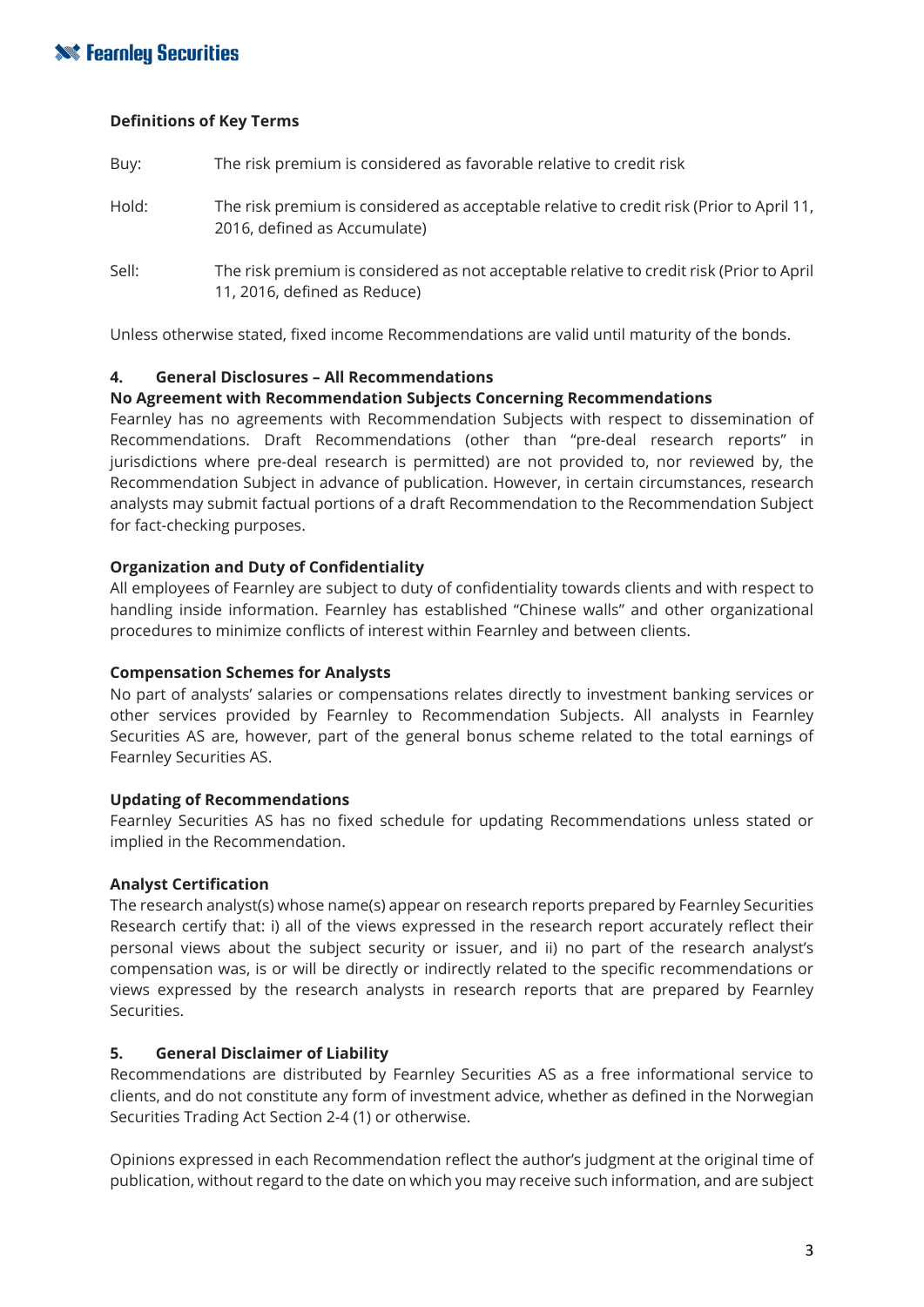# **Solution Securities**

to change without notice. All such opinions should be independently confirmed by any recipient of a Recommendation prior to making any investment decision. Recommendations may be unsuitable for certain investors depending on their specific investment objectives, risk tolerance and financial position. Past performance should not be taken as an indication or guarantee of future performance, and no representation or warranty, express or implied, is provided in relation to future performance.

Information in the Recommendations has, unless otherwise stated, been obtained from public sources believed to be reliable, but no Fearnley party makes any representation, whether express or implied, with respect to its completeness or accuracy, or for the fitness of the information for any purposes, and it may not be relied upon as such. Fearnley accepts no responsibility for, and expressly disclaims any and all liabilities for, any and all losses, direct or indirect, or any other kind of damage resulting from reliance upon or use of a Recommendation or information contained therein. Any person receiving a Recommendation is deemed to have accepted this disclaimer and that the disclaimer shall apply even if a Recommendation is shown to be erroneous, incomplete or based upon incorrect or incomplete facts, interpretations or assessments or assumptions, irrespective of any responsibility of Fearnley.

Recommendations are provided for informational purposes only and do not constitute a solicitation to buy or an offer to sell any securities. In jurisdictions where Fearnley Securities AS is not registered or licensed to trade in securities, commodities or other financial products, transactions may be executed only in accordance with applicable law and legislation, which may vary from jurisdiction to jurisdiction and which may require that a transaction be made in accordance with applicable exemptions from registration or licensing requirements.

## **6. Confidentiality – No Redistribution or Reproduction**

Recommendations are confidential, and may not be distributed or reproduced, in whole or in part, without the prior written consent of Fearnley Securities AS. Recommendations are intended for professional investors only and may not be passed on to any legal or physical person and/or institutions without the prior written consent of Fearnley Securities AS.

## **7. Additional Information for U.S. Persons**

This Recommendation is being furnished to U.S. recipients in reliance on Rule 15a-6 ("Rule 15a-6") under the U.S. Securities Exchange Act of 1934, as amended. The information contained in this Recommendation is intended solely for certain major U.S. institutional investor" (as such term is defined in Rule 15a-6, an "MII") and may not be used or relied upon by any other person for any purpose. Each U.S. recipient of this Recommendation represents and agrees, by virtue of its acceptance thereof, that it is a MII and that it understands the risks involved in executing transactions in such securities. Any U.S. recipient of this Recommendation that wishes to discuss or receive additional information regarding any security or Recommendation Subject mentioned herein, or engage in any transaction to purchase or sell or solicit or offer the purchase or sale of such securities, should contact a registered representative of Fearnley Securities, Inc., a U.S. broker-dealer registered with the Securities and Exchange Commission and a Member of FINRA, located at 880 Third Avenue, 16th Floor, New York, NY 10022. Any transaction by a U.S. person (other than a registered U.S. broker-dealer or bank acting in a broker-dealer capacity) must be effected with or through Fearnley Securities, Inc., which may be contacted via telephone at +1 (212) 277-3600.

This Recommendation was prepared by the analyst named on the cover of this Recommendation, who is a non-U.S. research analyst of Fearnley Securities AS and, as such, may not be subject to all requirements applicable to U.S.-based analysts.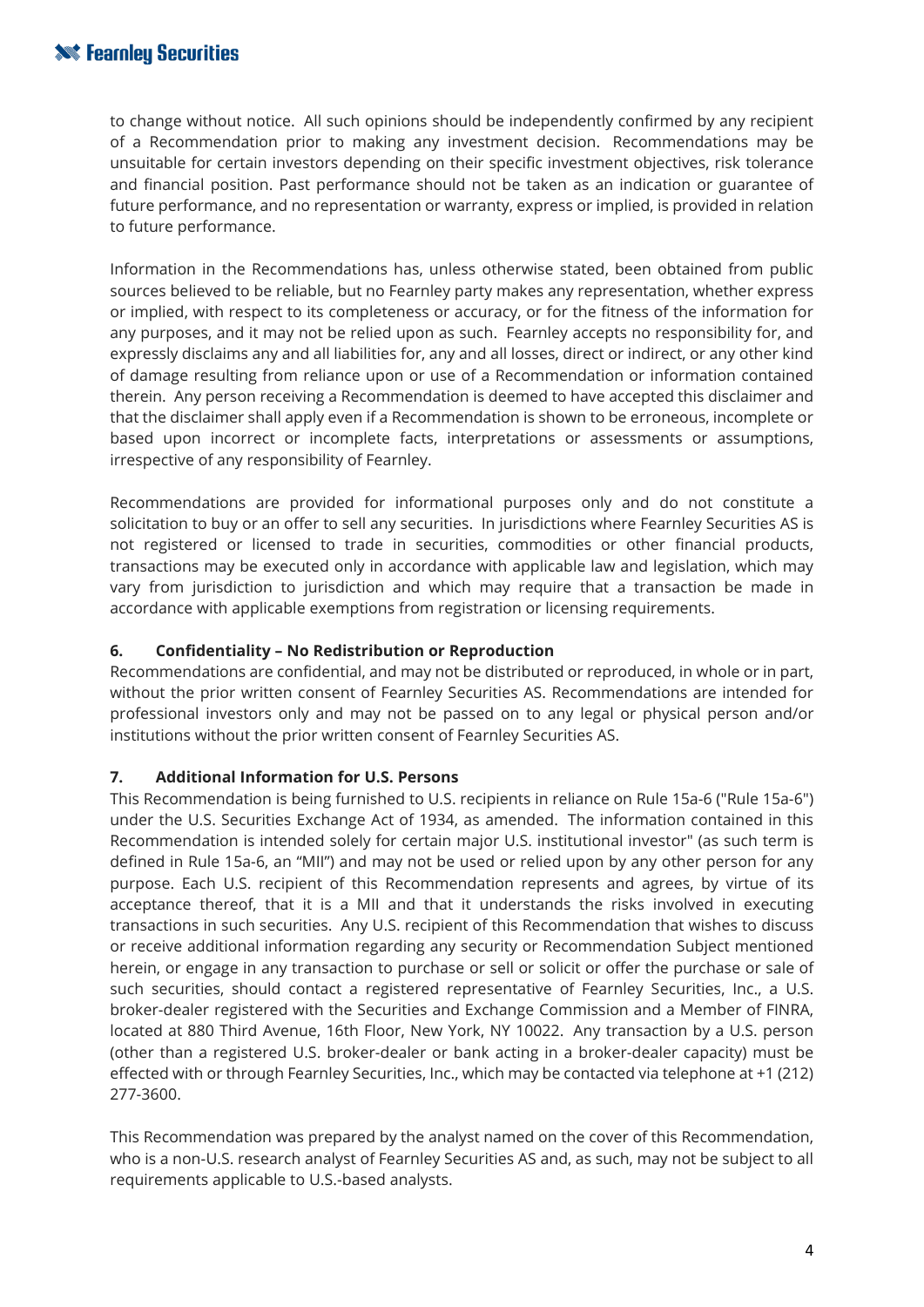# **Solution Securities**

All of the views expressed in this Recommendation accurately reflect the research analyst's personal view about all of the subject securities or Recommendation Subjects and no part of such analyst's compensation was, is, or will be related to the specific recommendation or view contained in this Recommendation.

To the extent this Recommendation relates to non-U.S. securities, note that investing in non-U.S. securities may entail particular risks. Such securities may not be registered under the Securities Act, and the issuer of such securities may not be subject to U.S. reporting and/or other requirements. Financial statements included in a Recommendation with respect to such securities, if any, may have been prepared in accordance with non-U.S. accounting standards that may not be comparable to the financial statements of U.S. companies. Available information regarding the issuers of such securities may be limited, and such issuers may not be subject to the same auditing and reporting standards as U.S. issuers. Fluctuations in the values of national currencies, as well as the potential for governmental restrictions on currency movements, can significantly erode principal and investment returns. Market rules, conventions and practices may differ from U.S. markets, adding to transaction costs or causing delays in the purchase or sale of such securities. Securities of some non-U.S. companies may not be as liquid as securities of comparable U.S. companies.

The information contained herein may include forward-looking statements within the meaning of U.S. federal securities laws that are subject to risks and uncertainties. Factors that could cause a company's actual results and financial condition to differ from expectations include, without limitation: political uncertainty, changes in general economic conditions that adversely affect the level of demand for the company's products or services, changes in foreign exchange markets, changes in international and domestic financial markets and in the competitive environment, and other factors relating to the foregoing. All forward-looking statements contained in this Recommendation are qualified in their entirety by this cautionary statement.

No Fearnley party accepts any liability whatsoever for any direct or consequential loss of any kind arising out of the use or reliance on the information given. Recommendations do not take into account the specific investment objectives and financial situation of any recipient, nor do they provide individually tailored investment advice or offer tax, regulatory, accounting or legal advice. Prior to entering into any proposed transaction, recipients should determine, in consultation with their own investment, legal, tax, regulatory and accounting advisors, the economic risks and merits, as well as the legal, tax, regulatory and accounting characteristics and consequences, of the transaction. Investors seeking to buy or sell any financial instruments discussed or recommended in a Recommendation, should seek independent financial advice relating thereto.

The products discussed in Recommendations are not FDIC insured, may lose value and are not guaranteed by any Fearnley party.

## **8. Conflicts of Interests**

Fearnley Securities AS and certain other Fearnley affiliated entities regularly seek investment banking mandates, and may at any time perform investment banking or other services or solicit investment banking or other mandates from companies covered in Recommendations. Fearnley Securities AS and other Fearnley affiliated parties or related persons may (i) hold positions in securities covered in Recommendations, including taking long or short positions and/or buying or selling such securities, (ii) act as investment bankers for issuers of such securities, (iii) act as market makers for such securities, (iv) serve on the board of any issuer of such securities, or (v) act as paid consultant or advisor to any issuer. In order to avoid any conflict of interests Fearnley Securities AS and its employees will adhere to internal regulations, recommendations from the Norwegian